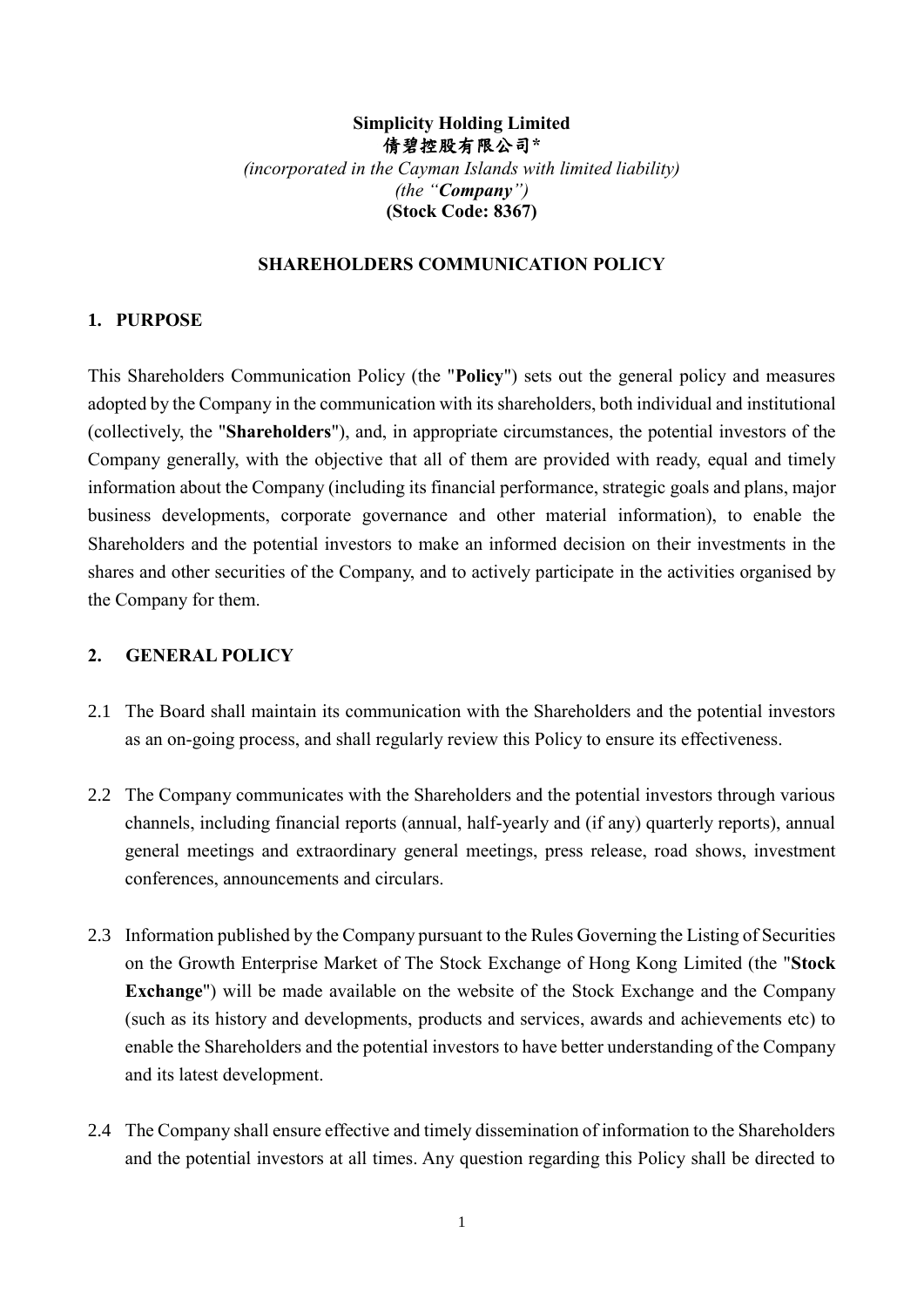the Company Secretarial Department.

## **3. COMMUNICATION CHANNEL**

### **Shareholders' Meetings**

- 3.1 The Company uses the general meetings (including annual general meetings and extraordinary general meetings) as a principal communication channel with the Shareholders.
- 3.2 Appropriate arrangements for the general meetings shall be in place to encourage the Shareholders' participation.
- 3.3 The Company will monitor and review regularly the process of its general meeting and, where necessary, make appropriate changes to ensure that Shareholders' needs are best served.
- 3.4 Board members, in particular, either the chairmen or deputy chairmen of Board committees or their delegates, appropriate management executives and external auditors will attend annual general meetings to answer the Shareholders' questions.
- 3.5 The Shareholders are encouraged to participate in the Company's general meetings in person or where they are unable to attend the meetings, to appoint proxies to attend and vote at the meetings for and on their behalf.
- 3.6 The Shareholders are also encouraged to attend the shareholders' activities organised by the Company, where the latest information about the Company will be communicated.

### **Corporate Communication**

3.7 Any document issued or to be issued by the Company for the information or action of holders of any of its securities, including, but not limited to, the directors' report and annual accounts together with a copy of the auditor's report, the interim report, (if any) the quarterly report, notice of general meeting, circular and proxy form shall be provided to the Shareholders in both English and Chinese versions to facilitate Shareholders' understanding.

#### **Shareholders' enquiries**

3.8 The Shareholders should direct their questions about their shareholdings to the Company's branch share registrar in Hong Kong, the contact details of which are set out as follows: